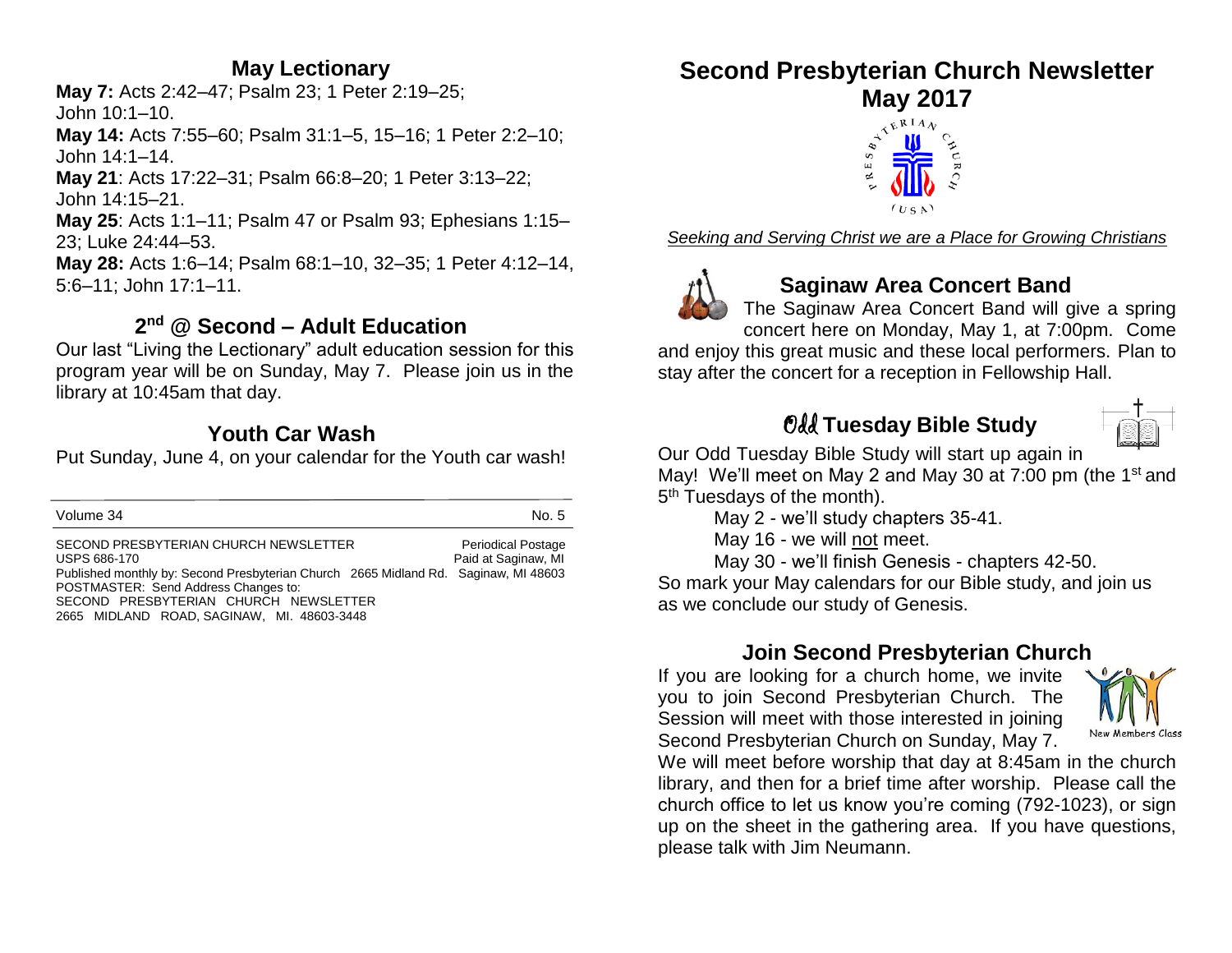# **THANK YOU!**

Huge, huge thanks to everyone involved in the Easter drama. Each and every one of you did such a wonderful job! The actors, singers, ringers, instrumentalists, costume crew and set crew were all terrific. Special thanks to Hamilton Home Bakery for supplying the bread. You all helped make our Palm Sunday service really, really special! THANK YOU!

# **Men's Fellowship Breakfast**



All men of the church are invited to come and join

in on Saturday, May 6, for breakfast, study and fellowship. We meet at 8:00am at the church. We are studying the Book of the *Acts of the Apostles*. This month's study will begin at Acts 4. Come and join us for breakfast, study and fellowship!

# **SCRIP for Mother's Day, Graduation & Teachers**



Mother's Day is May 14 and graduation season is here! We'll place a SCRIP order on Sunday, May 7, and the order



will be in on Wednesday, May 10. Place an order or you may purchase any of these cards that we have on hand:

| <b>Applebee's \$25</b>               | Taco Bell \$10               |
|--------------------------------------|------------------------------|
| <b>Speedway \$25/\$100</b>           | <b>Kohl's \$100</b>          |
| Panera Bread \$10                    | <b>Goodrich Theater \$10</b> |
| <b>Red Lobster/Olive Garden \$25</b> | Walmart/Sams\$25/\$100       |
| Meijer \$10/\$25/\$50/\$100          | Target \$25                  |

If you have a big ticket item, a landscaping project or a household repair, consider ordering a large amount of SCRIP to purchase those items also.



#### **Per Capita Apportionment**

It is not too late to send in your Per Capita for 2017.

Per Capita is part of being a Presbyterian and connecting to the Presbyterian Church as a whole. We've received 56% of our total to date. The 2017 per capita amount is \$26.17 per member (not per household). Please mark Per Capita on your check or envelope.





# **PYG End of the Year Party**

**Attention current 5th graders all current PYG members!** 

On Sunday, May 21, at 10:45am we will have our end of the year party. This is our last event of the school year and we invite all youth  $5<sup>th</sup>$  through 12<sup>th</sup> grades to join us. We hope to see current 5<sup>th</sup> graders so we can get to know you before next year! You are welcome to bring a treat to share with the group. We hope to see lots of new and old faces there!

## **Busy Hands and Hearts**



We are still making items for local shelters. Everyone is invited to help whether you sew or not. Workshop day is Monday, May 1, from 1:00pm. to 3:00pm. Join us in the Youth room as we make useful items for the local community.



# **Florence Gilmour Circle**

Florence Gilmour Circle will meet on Wednesday, May 10, at 9:30am in the library. All women of the church are invited to join in on our discussion and fellowship!

#### **Reach Meeting**



If you are attending the REACH Workcamp this summer, please plan on joining us for a meeting on Monday, May 8, at 6:00pm at church. Please be sure an adult comes with you. We will be sharing information and answering questions. Please let us know if you can't make it!

# **Please keep these folks in your prayers:**

| Reg & Ruth Anne Rye    |                  | <b>Warda Compton</b>  |
|------------------------|------------------|-----------------------|
| <b>Sandy Salwasser</b> |                  | Vera Dice             |
| Alice Briggs           | <b>Bob Rusch</b> | <b>Jack Cleveland</b> |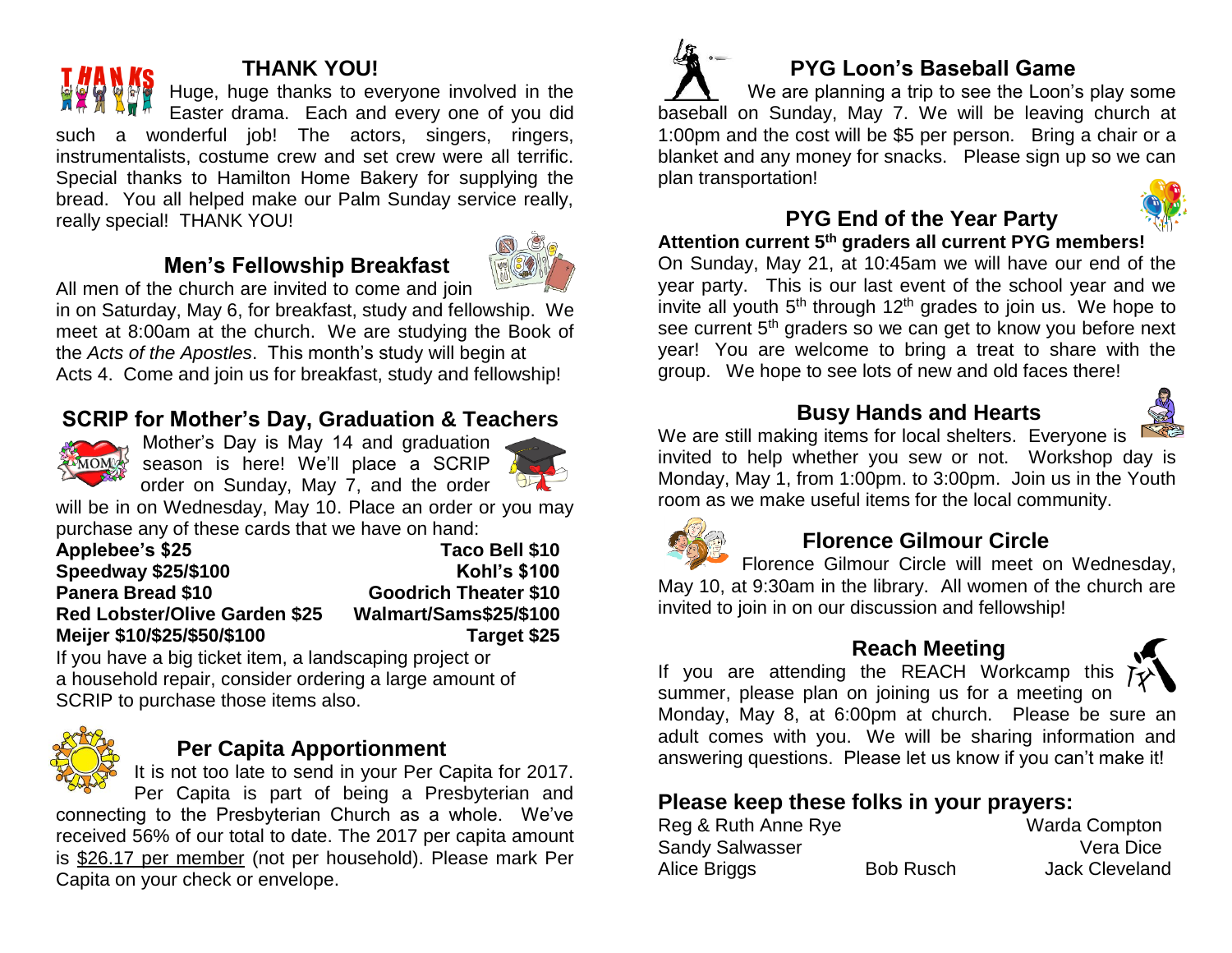#### **Vacation Bible School**

"Rome" VBS will run June 19 – 23, from 9:00am to 11:45am each morning. Join us in the ancient city of Rome where you'll sneak to where the Underground Church meets, visit the Apostle Paul (who's under house arrest), create



cool Bible-time projects, experience thrilling real-life dramas, play high energy games, sample tasty Mediterranean snacks, and hear unforgettable music. Plus, you'll meet lots of new friends! These experiences make God's word come alive with new meaning for all who participate!



Registration forms and adult volunteer signup sheets are available in the Sunday school hallway. Registration is open to children ages 4 year old  $-6<sup>th</sup>$ grade, \$5 per child or \$10 per family. If you need help paying for VBS, please see Peggy.

We will need Roman Family leaders, Drama teams players, Center leaders, shopkeepers, and many assistants! There is information available for you to decide where you would like to serve. It will be the best week of your summer so come sign up and join us!

There is a "Roman Supply Column" in the Sunday school hallway with items that we need or would like to borrow.

#### **Items we'd like to borrow for VBS:**

Oriental rugs Roman statues, columns & fountains Wooden mallets 3 or 4 weighted rubber workout balls 3 plastic wading pools Any Roman looking pots and décor 1 ring of skeleton keys 6 canopy tents for our marketplace

#### **Other Supplies Needed for VBS**:

6 opaque sports bottles Sandpaper Tube of tennis balls 3 boxes of sugar cubes Artificial flowers and berries (on vines) 4 hula hoops Ten - 10 pound bags of flour Any monetary donation would be appreciated also! Thank you!

# **Mother's Day Flowers**



On Mother's Day, May 14, we decorate the sanctuary with flowers in honor or memory of Mothers. You bring the flowers to church by Friday, May 12, and we'll put Mom's name in the bulletin. Stop into the office to sign up. Take the flowers to your mother after worship!



## **VBS Leader Orientation**

There is a VBS leader orientation on Thursday, June 1, at 6:30pm in the library. This meeting is for those who have signed up to be leaders, work on snacks, be on our drama team, and all other helpers. Please come to see what we have planned for the VBS week!

## **Church Musicians Potluck**



It is time for all singers, ringers, strummers,  $\sqrt{1+\frac{1}{2}}$ pluckers and instrumentalists to gather for our spring potluck. On Wednesday, May 10, at 6:00pm we will celebrate all our wonderful music with a terrific feast! Bring a dish to pass, your table service and a big smile! This is a great time to share food and fellowship before our summer break. See you then!



#### **Teacher Appreciation Luncheon**

There will be an appreciation luncheon for Sundav school leaders and their families on Sunday, May 21 following worship. Parents, please sign up to bring a salad for those who have worked this year to educate your children. Teachers, please sign up to let us know how many to plan for. Both signup sheets are in the gathering area. What a treasure all our teachers and leaders are! Please thank your children's teachers when you see them!



# **PYG Events**

**Sunday, May 7** – Loon's Baseball Game! **Sunday, May 14** – no PYG, be good to the moms in your life! **Sunday, May 21** – End of the Year Party! **Sunday, June 4** – Car wash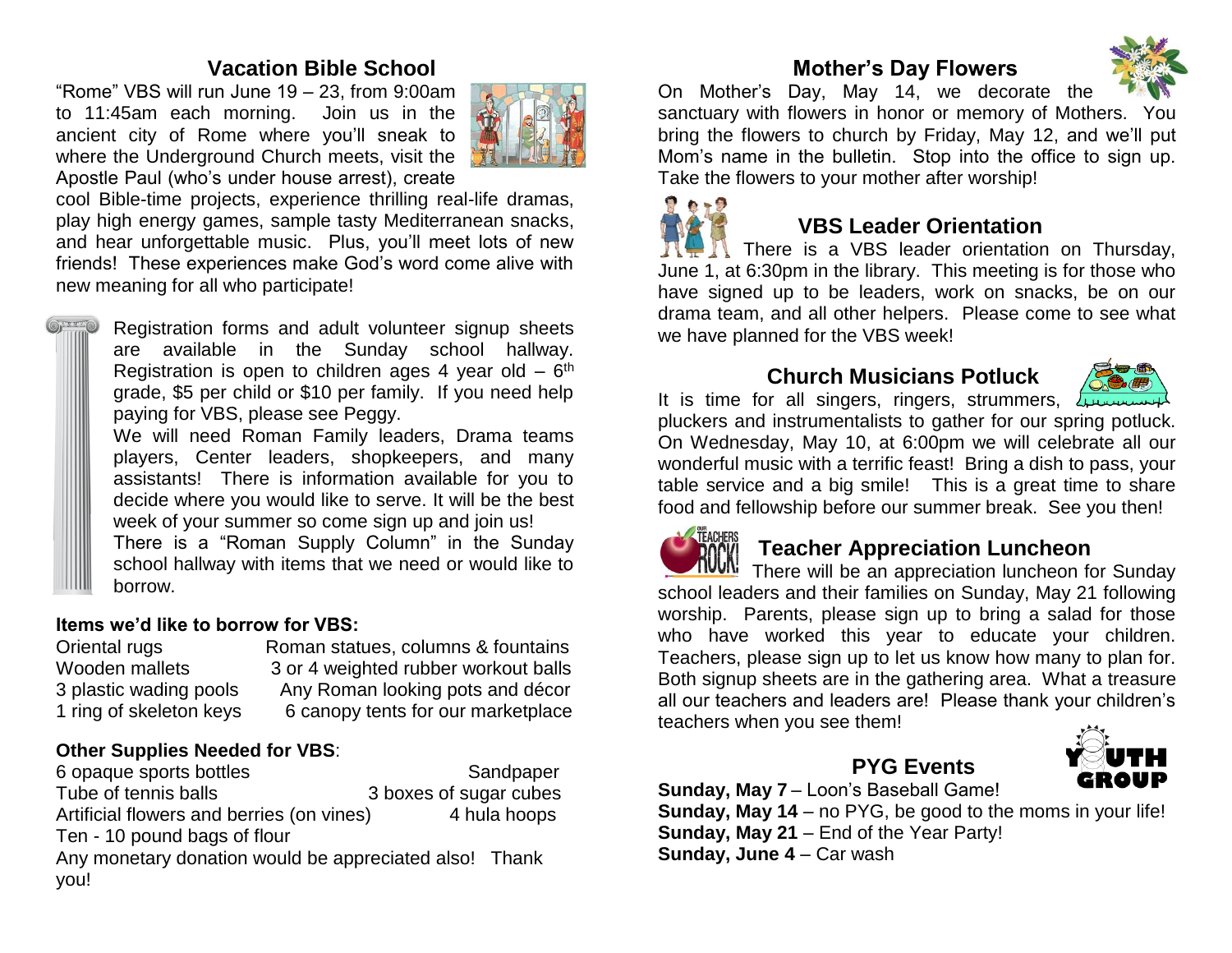# Mission highlights

#### **"Go also the second mile" Matthew 5:41**

Second mile giving is an opportunity to contribute to a mission of the church in a specific way. This month we are highlighting the **Forgotten Man Ministries, Saginaw County Jail's Bible & Book Drive.**

The Forgotten Man Ministries primary purpose is evangelism and discipleship among inmates in Michigan County Jails. We are collecting paperback books and large print Prison Bibles for the Saginaw County Jail this month.

They are very specific on the books that they need. **New, or used, soft-cover books ONLY.** Books on religious matters and books with positive, uplifting messages are most valued.

 No violence or crime genres. Mysteries, spy novels, westerns, romance, puzzle books, crosswords and jigsaw puzzles, and large print books are needed.

There are a few used book stores in the area offering paperbacks at deep discounts. Think about shopping there for some great titles to donate. If you want to donate financially, the Mission Committee members will shop for you.

We encourage you to write dedications, Bible verses, kind thoughts, etc., for these books. Praying for the prisoners and for this ministry is the most important thing we can do for them. Bring your books and put them on the table in the main hallway by the office…..*soft cover books only*!